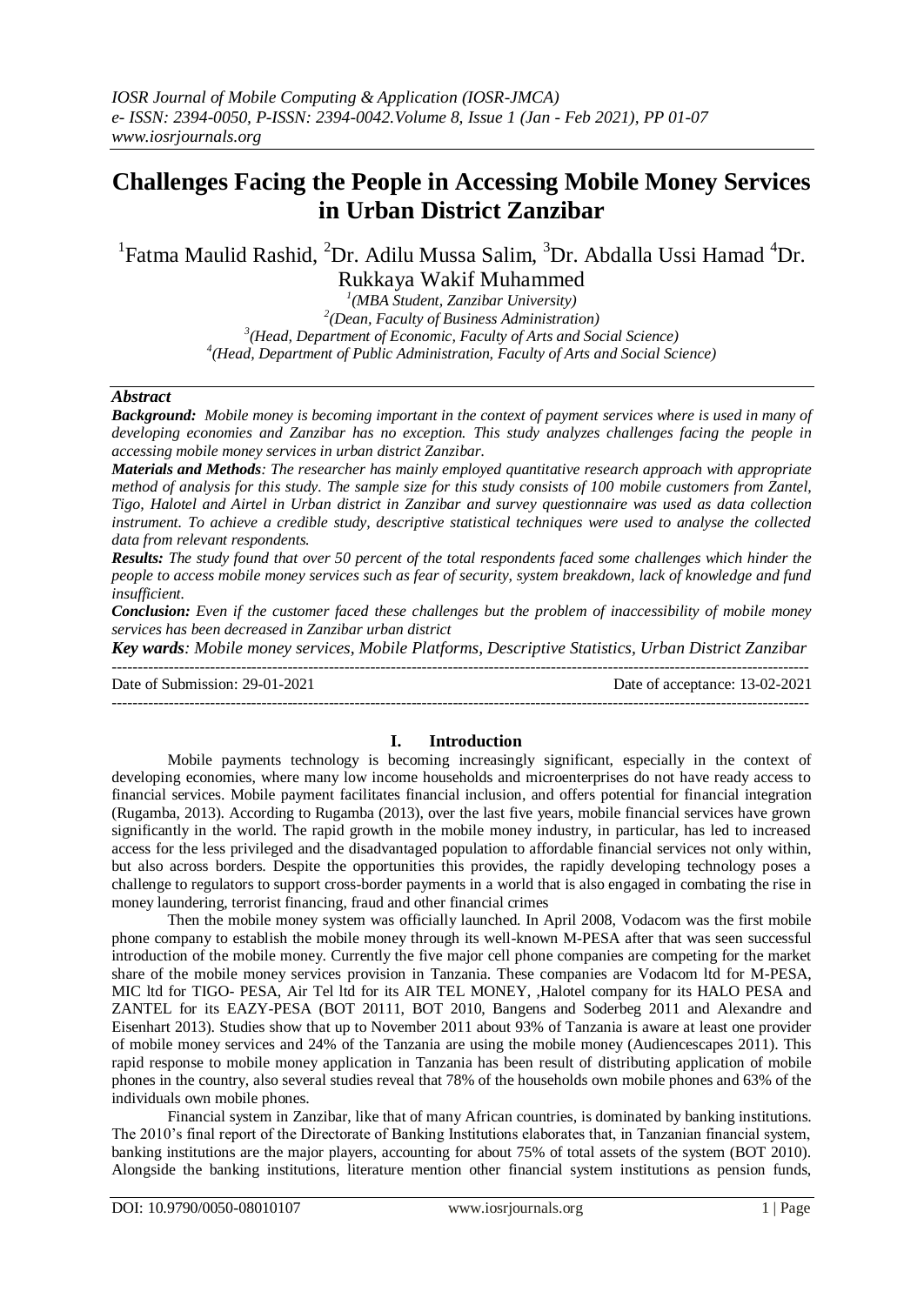insurance firms, security firms, bureau de change, microfinance institutions and mobile payment system (BOT 2010).

The easiest way to find out who gets excess to financial services, and to what extent, is by examining the accessibility of the most dominant type of financial institution. For the case of Tanzania, the rural residents are highly excluded from the system. However, the bank branches are highly increasing; the rural areas are not yet reached by these branches to the extent that can include the rural residents to the financial system. Up to December 2010, the totals of 473 branches of banks were at work country wide. Unfortunately, few of them are the branches that operate in Zanzibar and sum of 158 of these branches are in Dar-es-salaam, 35 are in Mwanza and 34 in Arusha (BOT 2011). You could find that about 48% of the countrywide branches, many branches are found only in three major cities of the country.

Distances from branches are identified as a major reason for inaccessibility of the financial services to the rural residents. Tanzania has a large share of non-account-holders who cite distance as a reason for not having an account—47 percent—and also ranks near the bottom in bank branch penetration, averaging less than 0.5 bank branches per thousand square kilometers (Kunt and Klapper 2012). Again, the BOT (2010)'s report of Directorate of Banking Supervision summarizes the accessibility of financial services as 12.40% of the Tanzanian population was served by formal institutions (banks and financial institutions), 4.30% by semi-formal institutions (microfinance institutions and SACCOS) and 27.30% by informal village associations (VSLA/VICOBA), whereas 56.00% had no access to financial services. (BOT 2010)

The rapid acceptance of the mobile money in East Africa and Zanzibar in particular is not the only wonder that the mobile money has done in the world; it is also known that the mobile money has more warmly welcomed in Africa than in the West- a traditional home of changes. "Welcome to Africa, the home of mobile banking, until the west catches up" writes the October 27th The Times (2010) to mean and describe that the mobile money technology has been welcomed with a wider and accelerating market expansion in Africa more than anywhere else in the world.

The rapid adoption of the mobile money technology in Africa is associated with the rapid adoption of mobile phones and widespread application of the mobile phones. (Alexandre and Eisenhart 2013: Audiencescapes 2011). Africa showed quick adoption of the mobile phone's application. In 2000, the continent witnessed the 30% growth in mobile phone users and up to 2012 it was forecasted that the mobile money subscribers would have reached 735 million (Lachaal and Zhang, 2012).

Vodacom was the first one to introduce the mobile money services in Zanzibar through the lunch of its M-Pesa in April, 2008 after a successful launch in Kenya a year earlier (IFC 2010). Then Zantel with Z-Pesa, Tigo with its Tigo-Pesa and Airtel Tanzania with its Airtel Money came in. (BOT 2011, BOT 2010, Bangens and Soderberg 2011 and Alexandre and Eisenhart 2013).

Now the base of this study is to analyze the role of mobile money in enhancing financial services in Zanzibar. There is a need to analyze how much has mobile money contributed to the wide spread of the network of the financial services. The study is therefore grounded on how much the mobile money services helped the people to access the financial services in Zanzibar

# **II. Statement of the problem**

Mobile money is a recent innovation that provides financial transaction services via mobile phone, including to the unbanked global poor. The technology has spread rapidly in the developing world, especially in Zanzibar the provision of formal banking services by solving the problems of weak institutional infrastructure and the cost structure. The introduction of mobile money in Zanzibar seems to be well known in some areas and for some people which led to improve financial services among Zanzibaris (Chale & Mbamba, 2015; Hoope, 2013; Bångens & Söderberg, 2011).

However, to what extent and to what kind of people, nobody knows about it. In the community formed by the poor and the rich, the rural and urban, the small and large business, the school and college students, the workers and the jobless, the distribution of the gains never equal. Nevertheless as impliedly learn through the preceding discussion all these people will be classified to the easiest way in order to identify those people who had no access to money transfer (sending and receiving money) and access the transactions (purchasing and selling) via debit and credits cards. Above all, there are several challenges that hinder the access of people to mobile money such as fear security, system breakdown, lack of knowledge and fund insufficient.

Therefore, there is a need to analyze the challenges facing the people in accessing mobile money services in Urban District Zanzibar.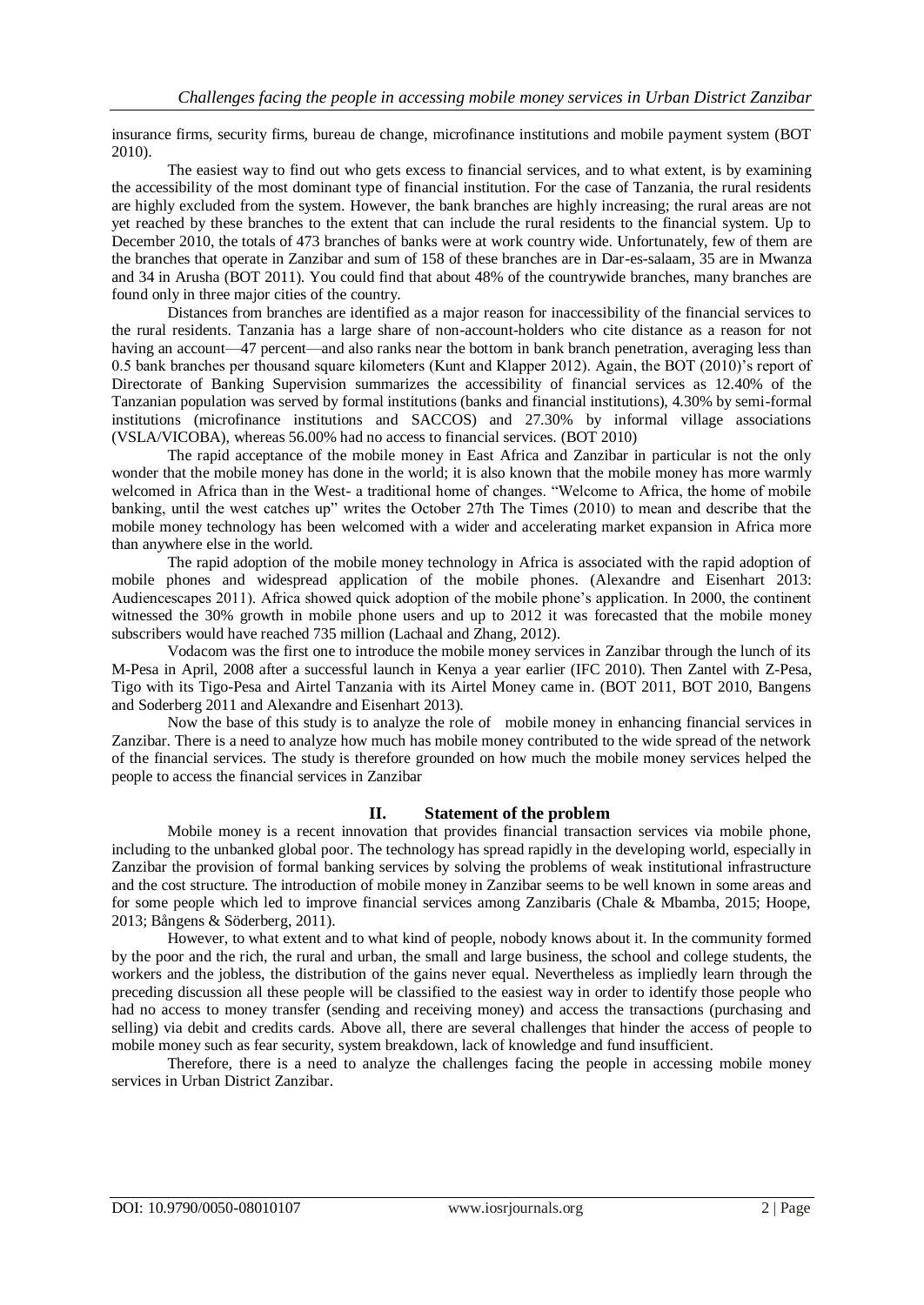# **III. Literature review**

Theoretically, the researchers found the most relevant theory related to this study. This is, Unified Technology Acceptance User Theory (UTAUT).

UTAUT proposed by Venkatesh and others (2003) was developed through a review and consolidation of eight IT adaptation theories, namely, TAM, Motivational Model, Theory of Reasoned Action, Theory of Planned Behavior/Technology Acceptance Model, Model of PC Utilization, Innovation Diffusion Theory, and Social Cognitive Theory. The UTAUT aims to explain user intentions to use an information system and subsequent usage behavior. The theory suggests that four key constructs: *performance expectancy, effort expectancy, social influence, and facilitating condition*s. Gender, age, experience, and voluntariness of use are posited to mediate the impact of the four key constructs.

However, UTAUT is not perfect; this means there are some challenges facing the users. In order to apply UTAUT in certain IT applications such as mobile banking, modification and revision are needed. The review indicates that technology use varies from groups of individuals and the society in which they live. The theories indicate that technology is more likely to be adopted if it has positive impact to the individual or organization. Furthermore, the theories show that various people adopt technology at different levels.

Empirically, the researchers provide detailed review on the previous studies carried out on the issues of mobile money.

Munongo and Bizah (2017), investigate on mobile money users' challenges evidence from developing countries. The study was conducted in rural Zimbabwe. A total of 250 questionnaires were distributed through 5 mobile payments registered outlets at Nemanwa Growth Point in Masvingo Rural District. Results reveal operational challenges such the lack of local dialects on the application, inhibitive costs, intermittent service interruptions and relatively low levels of ICT literacy due to lack of proper usage training by the service provider. Therefore, the study recommended that in order to accelerate financial inclusion in developing countries, relevant stakeholders to undertake ICT literacy campaigns, review transaction costs and incorporate local dialects on the mobile money platforms.

Collins, Liyala, Odongo, & Abeka (2016) conducted a study on the challenges facing the use and adoption of mobile phone money services in Kenya. A qualitative research technique was used using ethnography research design. The study established that mobile phone money use and adoption had numerous challenges that had hindered it. Most affected by the challenges were the mobile phone money users and potential users from the rural poor communities. Some of the challenges included lack of national ID cards by potential users, few mobile phone money agents, inadequate cash and e-floats by the agents, awareness and lack of information on how to access and operate certain features in mobile money platform, as well as language barrier.

Nyaga & Ogollah (2015), examines the challenges facing penetration of new mobile money transfer services in Nairobi. The questionnaire was used in this study as the primary tool for data collection. The researchers performed descriptive and inferential statistics to make sense of the data and presented the information in tables, charts and graphs complemented by the researchers own interpretation. Study found that there are several challenges facing penetration of new mobile money such as; User acceptance, environmental and technological factors, Product and service differentiation, customer experience. The study therefore concludes that customer experience plays a key role in mobile money transfer

Mshanga (2014), analyses the usage and challenges of mobile phone money in Tanzania, case of Dar es salaam. Descriptive cross sectional study design was deployed, where primary and secondary data were used, in the primary data face to face interview with the user of mobile phone was conducted using structured questionnaire. Secondary data were also collected, this involved systematic identification, location and analysis of documents containing information related to the mobile phone money services. The study found that most people who use mobile phone money services have bank account, and few have been connected to their mobile phone money services such that they can check their account balance and make money transfer from bank to mobile phone and vice versa. The common challenges cited are agents' absenteeism and insufficient e-float or cash to help with a transaction

# **IV. Methodology**

**Research Design:** The quantitative research design is employed in this study. The rationale for choosing this research design is because of its suitability for a study because it enabled the researcher to solve the issue at hand and it shows the magnitude of the challenges facing the people in accessing mobile money services in Urban District Zanzibar.

**Area of Study:** The study focuses on urban district in Unguja, Zanzibar. The main reason for selecting this districts is because is busiest area with large number of population and diversity number of mobile money agents(ZHBS, 2016). The respondents of this study are customers of using these mobiles, covering old people, matured and officers from different government institution and Non-Government Organizations.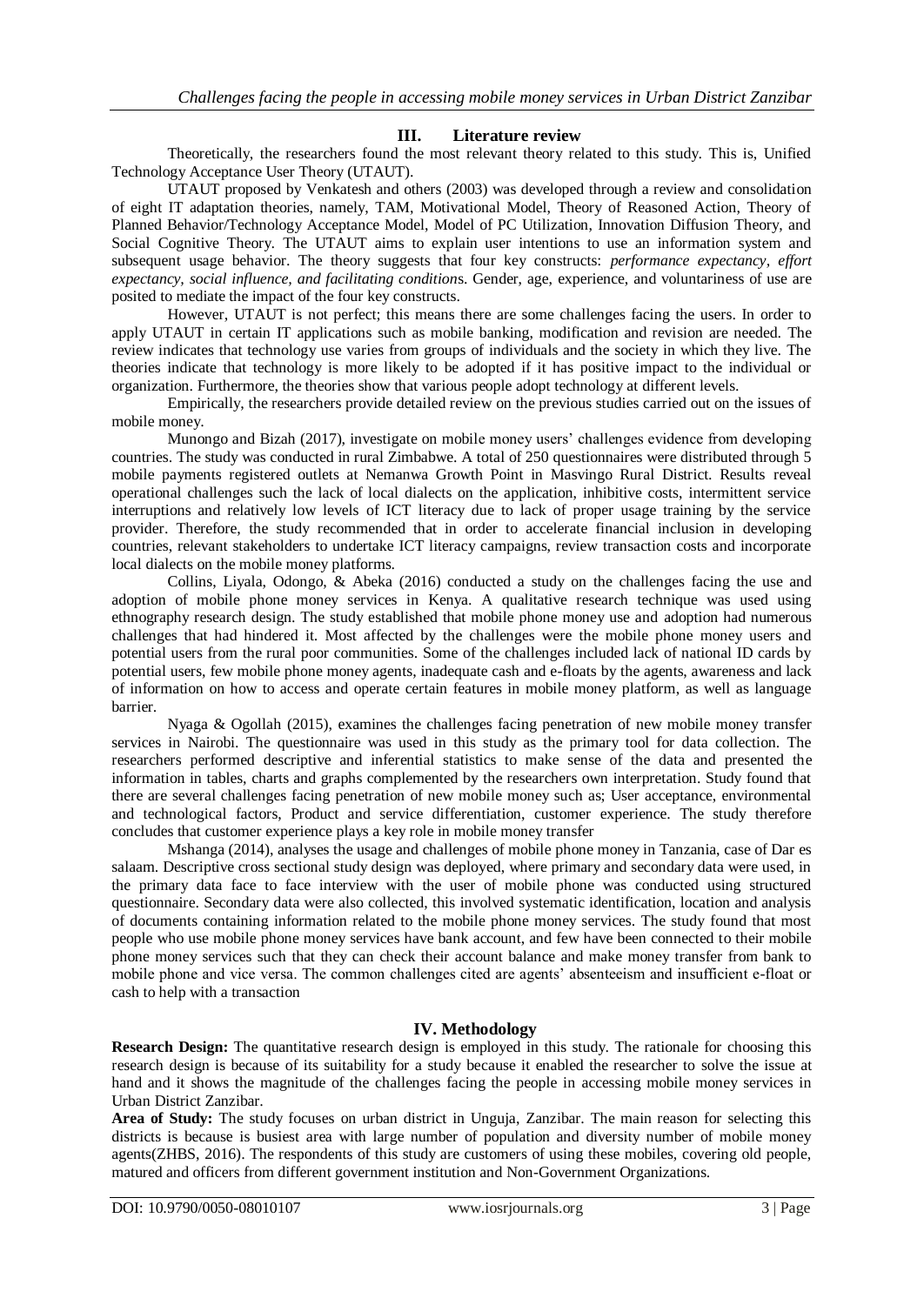**Population of the study:** The target populations for this study were the mobile customers from Zantel, Tigo, Halotel and Airtel in Urban district in Zanzibar. The reason for selecting these customers from these platforms is because there are most usable mobile in urban district Zanzibar. Also, the researcher has obtained relevant information, such as accessibility of using mobile money, impact of mobile money and challenges facing the customers on using mobile money from this targeted population.

**Sampling Techniques and Sample Size:** Stratified random sampling technique was used in this study to select the respondents for the questionnaire survey. Based on this, study's population was divided into four strata/groups: customers who are using Zantel, customers who are using Airtel, customers who are using Halotel and customers who are using Tigo. This method was used because it enables the researcher to represent not only the overall population, but also the key subgroups of the population. A sample of 100 respondents was used and considered as appropriate for a study of this nature. The sample size comprises both gender, male and female, and data were collected from all 100 respondents through questionnaires survey (Eazypesa=40, Tigopesa=30, Halopesa=15 and Airtel money=15)

Data Collection Methods: Based on the nature of this study, primary data elicited from the targeted respondents in order to know the reality of what is happening to them at a point in time is preferred. Therefore, questionnaires survey was employed as the method of data collection. The reasons behind selecting questionnaire as a method of data collection for this study is because it is [the most affordable way](http://orangegrouprsmet.blogspot.bg/2010/11/advantages-disadvantages-of.html) to gather quantitative data and practical way to gather data on the spot (Debois, 2016). Also, large number of participants can be reached within a limited time frame and produce data which cannot be determined by any other means.

**Data Analysis and Presentation:** The collected data in this quantitative study was analysed by making use of descriptive statistics such as frequencies, mean and standard deviation. Descriptive statistics were computed in order to acquire an initial feel of the data.

# **V. Study Findings**

### **Demographic of the respondents**

The part based on the characteristics of the respondents related to their Gender, Age and Educational level of respondents. The discussion of each characteristic follows bellow.

On customers' perspective as end users of mobile money services, the study found that the larger numbers of respondents are male with 62 respondents (62%) than the female who are only 38 respondents (38%). This implies that men access mobile money services more than women, because men were more influenced in using mobile money services compared with women.

By age, the researcher divided the age group into four groups and most of the respondents fall under age group of 31 to 45 years which represents 55 percent. This is because this age group is the most reproductive ages in any country.

Through education, the respondents were evenly distributed on the level of education. Primary level was 24 respondents which is equal to (24%) while in secondary level were 30 equal to (30%). The data also revealed that most of the respondents were in University level about 46 constitute (46%) of the total respondents. This result implies that main users of the mobile money are educated people with university educational level compared to non-educated one as they have more understanding and access to mobile financial services.

| Category     | Frequency | Percentage $(\% )$ |  |
|--------------|-----------|--------------------|--|
| Male         | 62        | 62.0               |  |
| Female       | 38        | 38.0               |  |
| 18-30        | 20        | 20.0               |  |
| $31 - 45$    | 55        | 55.0               |  |
| 46 and above | 25        | 25.0               |  |
| Primary      | 24        | 24.0               |  |
| Secondary    | 30        | 30.0               |  |
| University   | 46        | 46.0               |  |
|              |           | .                  |  |

|  |  |  | Table 1Demographic of the respondents |
|--|--|--|---------------------------------------|
|--|--|--|---------------------------------------|

# **VI. Challenges facing the people in accessing mobile money services**

The challenges facing the people in accessing mobile money services in urban district Zanzibar was described. The respondents were given statements on the challenges which faced by them through accessing mobile money services. The following statements are presented below.

a) **Fear of Security:** The questionnaire distributed to users of mobile money specifically to answer the question whether to agree, strongly agree, disagree, strongly disagree or being neutral on the fear of security as challenges of mobile money services. The results are clearly shown in the following table below.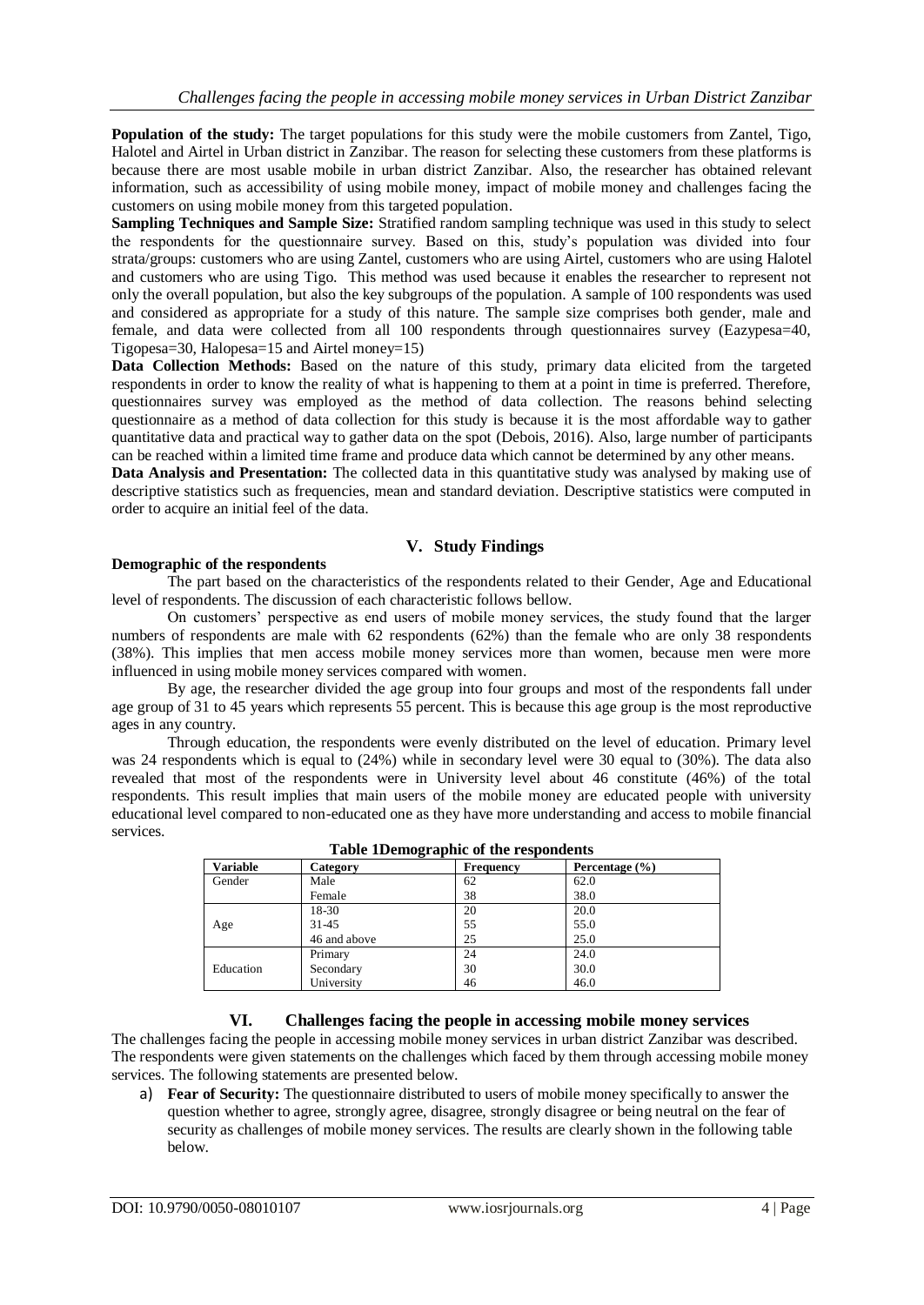| Reasons             | Frequency | Percent |
|---------------------|-----------|---------|
| Agree               | 28        | 28.0    |
| <b>Strong Agree</b> | 44        | 44.0    |
| Disagree            | 18        | 18.0    |
| Strong disagree     | 10        | 10.0    |
| Total               | 100       | 100.0   |

|  |  | <b>Table 2 Fear of Security</b> |  |
|--|--|---------------------------------|--|
|  |  |                                 |  |

Source: Researcher (2020)

The results from Table 2 showed, that 44 (44%) respondents answered that they do strong agree that fear of security is a challenges facing them not to use mobile money followed by 28 (28%) respondents who agree with the statement. 18 (18%) respondents answered that they disagree on fear of security while only 10 (10%) respondents they strongly disagree with the fear of security. Therefore, the study clearly indicated that most of the customers were agreed that fear of security is one among the challenges of not using mobile money hence more than half of respondents replied.

These findings were supported by Nyaga & Ogollah (2015), which examines the challenges facing penetration of new mobile money transfer services in Nairobi. Their Study found that there are several challenges facing penetration of new mobile money such as; User acceptance, environmental and technological factors, Product and service differentiation, customer experience.

b) **Lack of Knowledge:** In this part of specific objective, researcher interested to ask respondents whether to agree, strongly agree, disagree, strongly disagree or being neutral on the challenges of mobile money services. The results are clearly shown in Table 3

| Lable 3. Lack of Knowledge |           |            |
|----------------------------|-----------|------------|
| Level of agreement         | Frequency | Percentage |
| Agree                      | 55        | 55.0       |
| Strong Agree               | 30        | 30.0       |
| Neutral                    |           | 5.0        |
| Disagree                   |           | 4.0        |
| Strongly disagree          |           | 6.0        |
| <b>Total</b>               | 100       | 100.0      |

**Table 3: Lack of Knowledge**

Source: Field Data, 2020

Table 3 summarized the results about the challenge of insufficient understanding and lack of awareness and showed that, 55 respondents equal to (55%) agreed, 30 respondents equal to (30%) strongly agreed, 5 respondents equal to (5%) were neutral, 4 respondents equal to (4%) disagreed and 6 respondents equal to (6%) strongly disagreed. Therefore, Due to the results indicated, it is clearly shown that, most mobile phone money users consider this service is mainly aimed at sending and receiving money from a friend or relative.

These findings are consistent with several earlier studies that investigated the challenges facing mobile money services users. For example, Munongo and Bizah (2017), investigate on mobile money users' challenges evidence from developing countries. They found that there are operational challenges such the lack of local dialects on the application, inhibitive costs, intermittent service interruptions and relatively low levels of ICT literacy due to lack of proper usage training by the service provider.

c) **System Breakdown**: In this part of specific objective, researcher interested to ask respondents whether to agree, strongly agree, disagree, strongly disagree or being neutral on the difficulties of technical issues as challenges of mobile money services. The results are clearly shown in Table 4

|                     | Table 4: System Dreakdown |            |
|---------------------|---------------------------|------------|
| Level of agreement  | Frequency                 | Percentage |
| Agree               | 50                        | 50.0       |
| <b>Strong Agree</b> | 30                        | 30.0       |
| Neutral             |                           | 5.0        |
| Disagree            |                           | 5.0        |
| Strongly disagree   |                           | 10.0       |
| <b>Total</b>        | 100                       | 100.0      |
|                     |                           |            |

**Table 4: System Breakdown**

Source: Field Data, 2020

Table 4 summarized the results about the challenge of difficulties of technical issues and showed that, 50 respondents equal to (50%) agreed, 30 respondents equal to (30%) strongly agreed, 5 respondents equal to (5%) were neutral, 5 respondents equal to (5%) disagreed and 10 respondents equal to (10%) strongly disagreed. Therefore, Due to the results indicated, it is clearly shown that, most of customers faced with the problem of technical issues since 50% of the respondents agreed.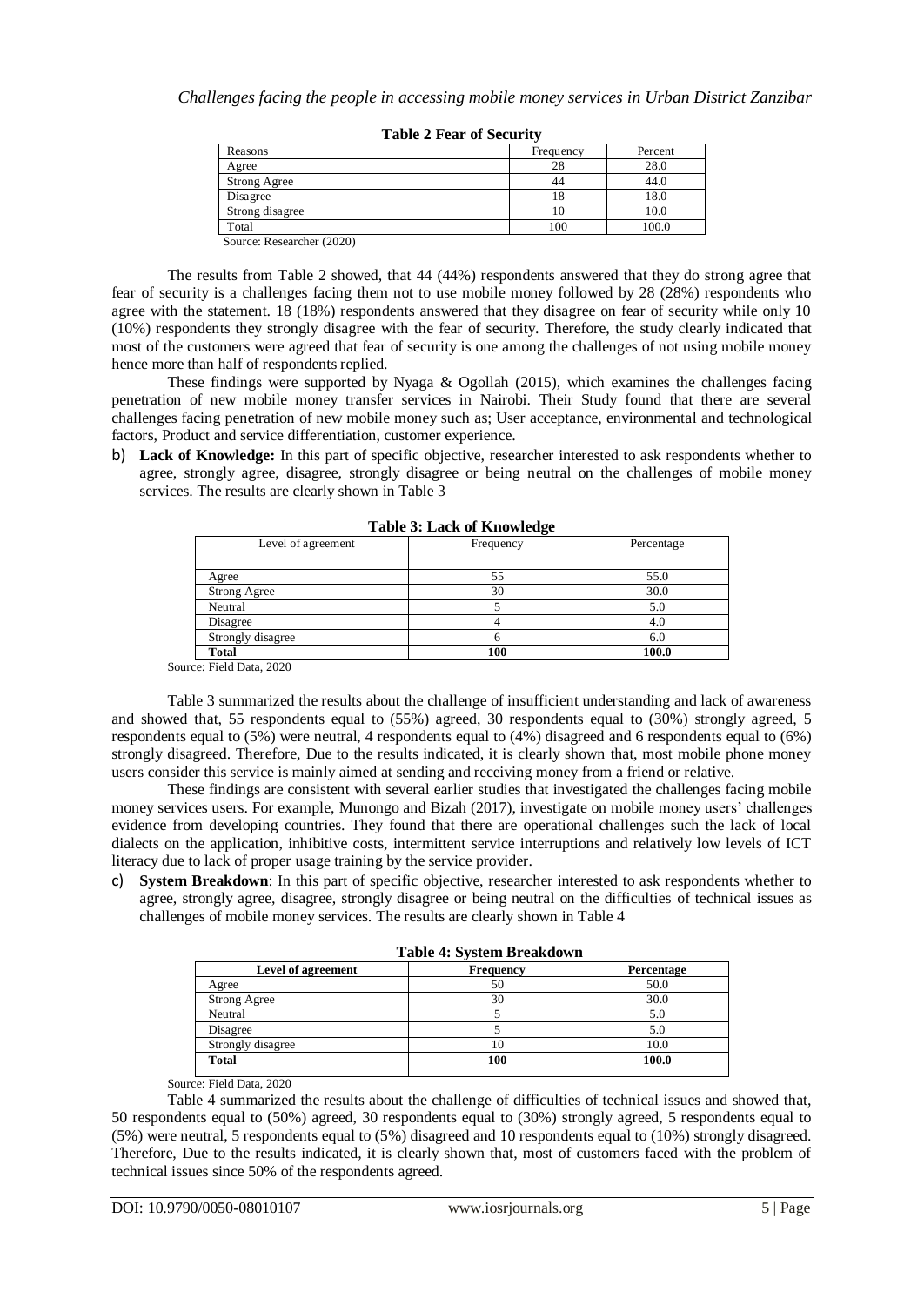The results also supported by the results of Msganga (2014) on the analyses the usage and challenges of mobile phone money in Tanzania, case of Dar es salaam. The study found that, the common challenges cited are agents' absenteeism and insufficient e-float or cash to help with a transaction and providers network experiencing system failures.

d) **Fund insufficient:** Here the researcher interested to ask respondents whether to agree, strongly agree, disagree, strongly disagree or being neutral on the fund insufficient as challenges of mobile money services. The results are clearly shown in Table 4.**13**

| Level of agreement | Frequency | Percentage |
|--------------------|-----------|------------|
| Agree              |           | 55.0       |
| Strong Agree       | 30        | 30.0       |
| Neutral            |           | 5.0        |
| Disagree           |           | 4.0        |
| Strongly disagree  |           | 6.0        |
| <b>Total</b>       | 100       | 100.0      |

|  |  | <b>Table 4:</b> Fund Insufficient |
|--|--|-----------------------------------|
|--|--|-----------------------------------|

Source: Field Data, 2020

Table 4 summarized the results about the challenge of insufficient understanding and lack of awareness and showed that, 55 respondents equal to (55%) agreed, 30 respondents equal to (30%) strongly agreed, 5 respondents equal to (5%) were neutral, 4 respondents equal to (4%) disagreed and 6 respondents equal to (6%) strongly disagreed. Therefore, Due to the results indicated, it is clearly shown that, most mobile phone money users experienced fund insufficient during their transaction services.

Furthermore, the above findings are consistence with the findings of Collins, Liyala, Odongo, & Abeka (2016) which they conducted a study on the challenges facing the use and adoption of mobile phone money services in Kenya. Their findings represents some challenges such as lack of national ID cards by potential users, few mobile phone money agents, inadequate cash and e-floats by the agents, awareness and lack of information on how to access and operate certain features in mobile money platform, as well as language barrier.

### **VII. Conclusion**

In analyzing the challenges facing the people in accessing mobile money services in Urban District Zanzibar based on its findings and discussion, this study concludes that more than half of the total respondents were faced several challenges which mentioned in this study. These challenges are; fear of security, system breakdown, lack of knowledge and fund insufficient. Therefore, the problem of inaccessibility of mobile money services has been decreased in Zanzibar urban district.

### **VIII. Recommendations**

The mobile money platforms should increase their efforts to make sure that anytime the services are available. The platforms should agree to develop the retailers as the special, distinct segment of their customers. The platforms should also renegotiate with the retail shops on the benefit they could get in accepting payment via mobile money when the customer buy goods or services. The particular attention should be set to reduce the challenges towards improvement of the services in Zanzibar urban district. The platforms should establish branches to both customers' problems and agents. The government on its side should take the mobile money sector as seriously important as it has increased the development of the people of Zanzibar.

#### **References**

- [1]. Agrawal, R. (2016). Mobile Money Empowering People Living at Bottom of Pyramid and Boosting Socio-Economic Development in a Big Way. Economic Analysis, 49(1-2), 15-23.
- [2]. Collins, O.O., Liyala, S., Odongo, B.C.,& Abeka, S. (2016). Challenges Facing the Use and Adoption of Mobile Phone Money Services. World Journal of Computer Application and Technology 4(1): 8-14. DOI: 10.13189/wjcat.2016.040102
- [3]. Shallone Munongo, S., & Bizah, D. S (2017). Mobile Money Users' Challenges. Evidence from Developing Countries. International Journal of Education and Research. Vol. 5 No. 11 November
- [4]. Nyaga, J.N.,& Ogollah, K. (2015). Challenges Facing Penetration of New Mobile Money Transfer Services In Nairobi. IOSR Journal of Economics and Finance (IOSR-JEF). Volume 6, Issue 3. Ver. 1. PP 26-32
- [5]. Mshanga, C. (2014), Usage and Challenges of Mobile Phone Money in Tanzania Case of Dar es Salaam. Master of Business Administration (MBA-Corporate Management) of the Mzumbe University.
- [6]. Rugamba, A. (2013). Financial inclusion and integration through mobile payments and transfer.
- [7]. Bångens, L., & Söderberg, B. (2011). Mobile Money Transfers and usage among micro-and small businesses in Tanzania. SPIDER, The Swedish Program for Information and Communication Technology in Developing Regions.
- [8]. Bank of Tanzania (2010) Directorate of Banking Supervision Annual Report (14th Ed) ISSN 0856-8537.
- [9]. Bank of Tanzania (BOT) (2011) Tanzania Mainland's 50 Years of Independence; A Review of the Role and Functions of the Bank of Tanzania (1961-2011)